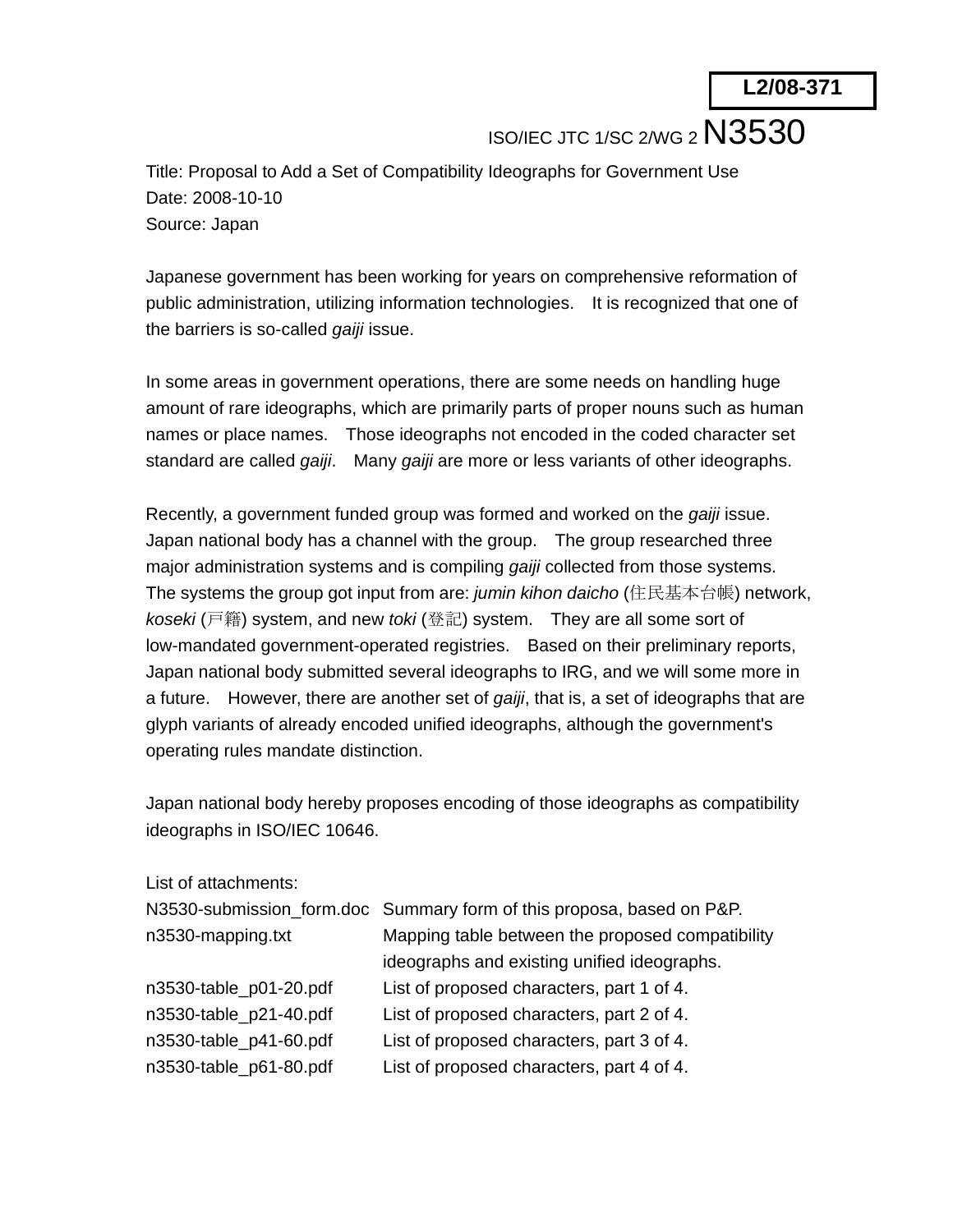# ISO/IEC JTC 1/SC 2/WG 2

## PROPOSAL SUMMARY FORM TO ACCOMPANY SUBMISSIONS

## FOR ADDITIONS TO THE REPERTOIRE OF ISO/IEC 10646 $^{\rm 1}$

#### Please fill all the sections A, B and C below.

Please read Principles and Procedures Document (P & P) from http://www.dkuug.dk/JTC1/SC2/WG2/docs/principles.html

#### for guidelines and details before filling this form.

Please ensure you are using the latest Form from http://www.dkuug.dk/JTC1/SC2/WG2/docs/summaryform.html.

See also http://www.dkuug.dk/JTC1/SC2/WG2/docs/roadmaps.html for latest Roadmaps.

# A. Administrative

| $1$ Title:                                    |                              | Proposal to Add a Set of Compatibility Ideographs for Government Use |             |  |
|-----------------------------------------------|------------------------------|----------------------------------------------------------------------|-------------|--|
| 2. Requester's name:                          |                              | Japan National Body                                                  |             |  |
| 3.<br>Requester                               | (Member)<br>type             | body/Liaison/Individual                                              | Member body |  |
| contribution):                                |                              |                                                                      |             |  |
| 4. Submission date:                           | October 10, 2008             |                                                                      |             |  |
| 5. Requester's reference (if applicable):     |                              |                                                                      |             |  |
| 6. Choose one of the following:               |                              |                                                                      |             |  |
|                                               | This is a complete proposal: |                                                                      |             |  |
| (or) More information will be provided later. |                              | yes                                                                  |             |  |
|                                               |                              |                                                                      |             |  |

#### B. Technical – General

1

| 1. Choose one of the following:                                                       |                                                           |                                    |                              |       |
|---------------------------------------------------------------------------------------|-----------------------------------------------------------|------------------------------------|------------------------------|-------|
|                                                                                       | a. This proposal is for a new script (set of characters): |                                    |                              |       |
|                                                                                       | Proposed name of script:                                  |                                    |                              |       |
| b. The proposal is for addition of character(s) to an existing block:                 |                                                           |                                    |                              | yes   |
| Name of the existing block:                                                           |                                                           |                                    | CJK Compatibility Ideographs |       |
| 2. Number of characters in proposal:                                                  |                                                           |                                    |                              | 2.621 |
| 3. Proposed category (select one from below $\cdot$ see section 2.2 of P&P document): |                                                           |                                    |                              |       |
| A-Contemporary                                                                        | B.1-Specialized (small collection)<br>X                   | B.2-Specialized (large collection) |                              |       |
| C-Major extinct                                                                       | D-Attested extinct                                        |                                    | E-Minor extinct              |       |
| F-Archaic<br>G-Obscure or questionable usage symbols<br>Hieroglyphic<br>or            |                                                           |                                    |                              |       |
| Ideographic                                                                           |                                                           |                                    |                              |       |
| 4. Is a repertoire including character names provided?                                |                                                           |                                    |                              | yes   |
| a. If YES, are the names in accordance with the "character naming guidelines"         |                                                           |                                    |                              |       |
|                                                                                       | in Annex L of P&P document?                               |                                    |                              | yes   |
| b. Are the character shapes attached in a legible form suitable for review?           |                                                           | yes                                |                              |       |

TP 1 PT Form number: N3152-F (Original 1994-10-14; Revised 1995-01, 1995-04, 1996-04, 1996-08, 1999-03, 2001-05, 2001-09, 2003-11, 2005-01, 2005-09, 2005-10, 2007-03, 2008-05)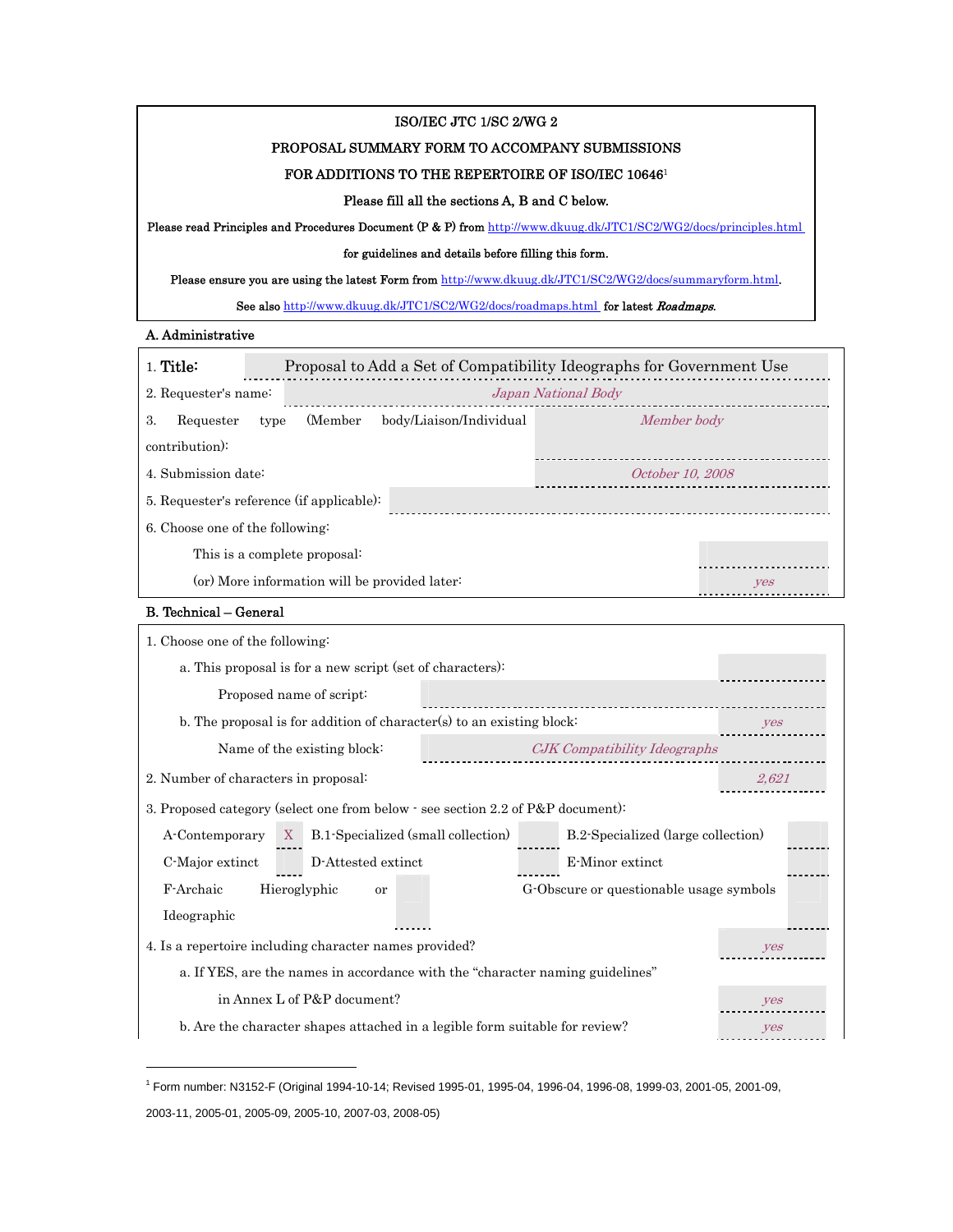|                             |                                  | 5. Who will provide the appropriate computerized font (ordered preference: True Type, or PostScript format) for       |            |
|-----------------------------|----------------------------------|-----------------------------------------------------------------------------------------------------------------------|------------|
|                             | publishing the standard?         | Japan                                                                                                                 |            |
| tools                       |                                  | If available now, identify source(s) for the font (include address, e-mail, ftp-site, etc.) and indicate the          |            |
| used:                       |                                  |                                                                                                                       |            |
| 6. References:              |                                  |                                                                                                                       |            |
| provided?                   |                                  | a. Are references (to other character sets, dictionaries, descriptive texts etc.)                                     | yes        |
|                             |                                  | b. Are published examples of use (such as samples from newspapers, magazines, or other sources)                       |            |
|                             | of proposed characters attached? | n <sub>o</sub>                                                                                                        |            |
| 7. Special encoding issues: |                                  | Does the proposal address other aspects of character data processing (if applicable) such as input,                   |            |
|                             |                                  |                                                                                                                       |            |
| information)?               |                                  | presentation, sorting, searching, indexing, transliteration etc. (if yes please enclose                               | <b>ves</b> |
|                             |                                  | CJK Compatibility Characters should be better handled by existing implementation on all aspects above                 |            |
|                             |                                  | as long as normalization process is not involved.                                                                     |            |
| 8. Additional Information:  |                                  |                                                                                                                       |            |
|                             |                                  | Submitters are invited to provide any additional information about Properties of the proposed Character(s) or         |            |
|                             |                                  |                                                                                                                       |            |
|                             |                                  | Script that will assist in correct understanding of and correct linguistic processing of the proposed character(s) or |            |
| script.                     |                                  | Examples of such properties are: Casing information, Numeric information, Currency information,                       |            |
|                             |                                  | Display behaviour information such as line breaks, widths etc., Combining behaviour, Spacing behaviour,               |            |
|                             |                                  | Directional behaviour, Default Collation behaviour, relevance in Mark Up contexts, Compatibility equivalence          |            |
|                             |                                  | and other Unicode normalization related information. See the Unicode standard at http://www.unicode.org for           |            |

such information on other scripts. Also see http://www.unicode.org/Public/UNIDATA/UCD.html and associated Unicode Technical Reports for information needed for consideration by the Unicode Technical Committee for

inclusion in the Unicode Standard.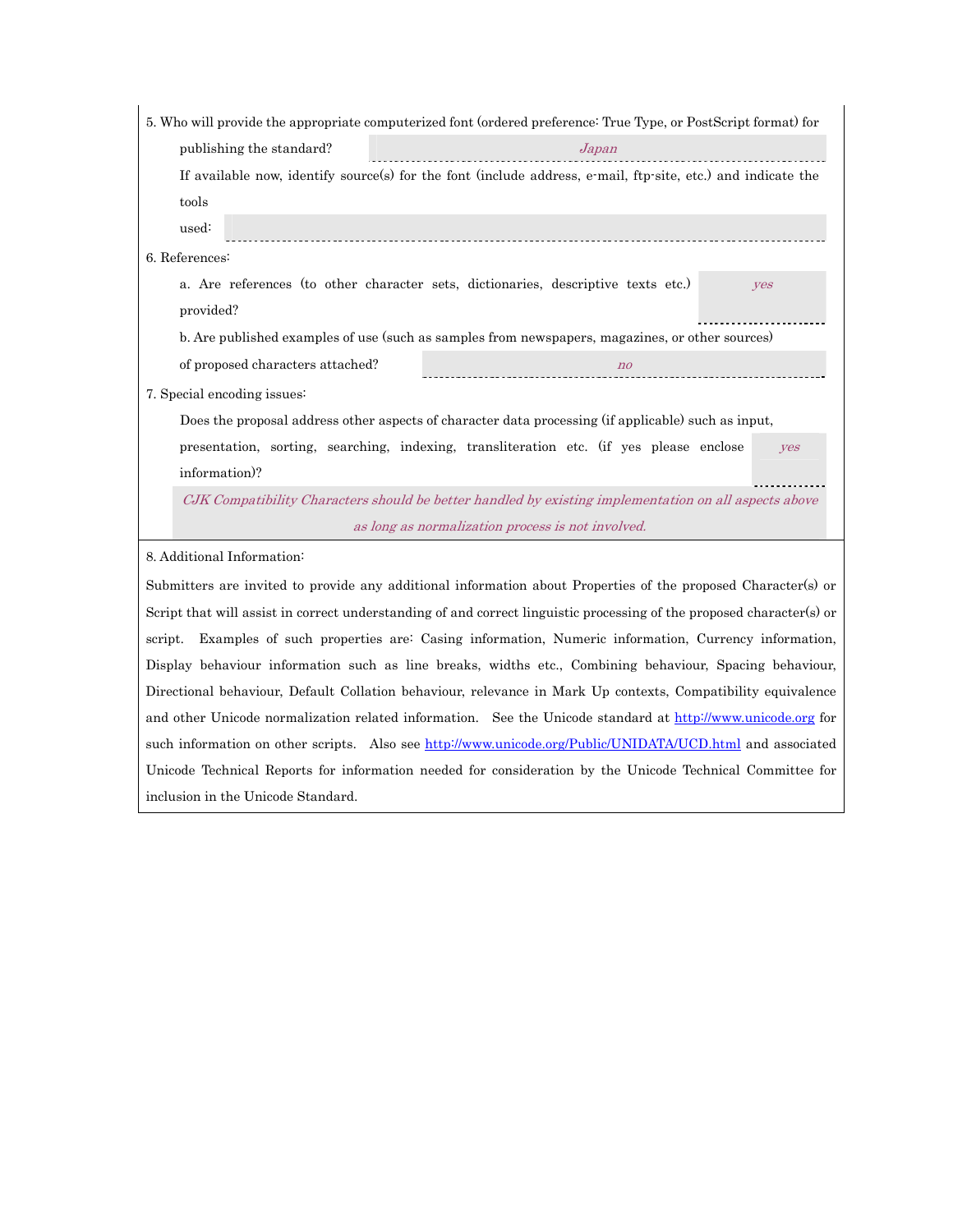C. Technical - Justification

| 1. Has this proposal for addition of character(s) been submitted before?                                 | $n$ o          |
|----------------------------------------------------------------------------------------------------------|----------------|
| If YES explain                                                                                           |                |
| 2. Has contact been made to members of the user community (for example: National Body,                   |                |
| user groups of the script or characters, other experts, etc.)?                                           | yes            |
| National Body<br>If YES, with whom?                                                                      |                |
| If<br>YES.<br>available<br>relevant                                                                      |                |
| documents:                                                                                               |                |
| 3. Information on the user community for the proposed characters (for example:                           |                |
| size, demographics, information technology use, or publishing use) is included?                          |                |
| Online administration services which involve registration/reference of people's names<br>Reference:      |                |
| and place names.                                                                                         |                |
| 4. The context of use for the proposed characters (type of use; common or rare)                          | common         |
| Reference:                                                                                               |                |
| 5. Are the proposed characters in current use by the user community?                                     | yes            |
| If YES, where? Reference:                                                                                |                |
| 6. After giving due considerations to the principles in the P&P document must the proposed characters be |                |
| entirely                                                                                                 |                |
| in the BMP?                                                                                              | n <sub>o</sub> |
| If YES, is a rationale provided?                                                                         |                |
| If YES, reference:                                                                                       |                |
|                                                                                                          |                |
| 7. Should the proposed characters be kept together in a contiguous range (rather than being              | yes            |
| scattered)?                                                                                              |                |
| 8. Can any of the proposed characters be considered a presentation form of an existing                   |                |
| character or character sequence?                                                                         | yes            |
| If YES, is a rationale for its inclusion provided?                                                       | yes            |
| If YES, reference:                                                                                       |                |
| 9. Can any of the proposed characters be encoded using a composed character sequence of either           |                |
| existing characters or other proposed characters?                                                        | n              |
| If YES, is a rationale for its inclusion provided?                                                       |                |
| If YES, reference:                                                                                       |                |
| 10. Can any of the proposed character(s) be considered to be similar (in appearance or function)         |                |
| to an existing character?                                                                                | yes            |
| If YES, is a rationale for its inclusion provided?                                                       | yes            |
| If YES, reference:                                                                                       |                |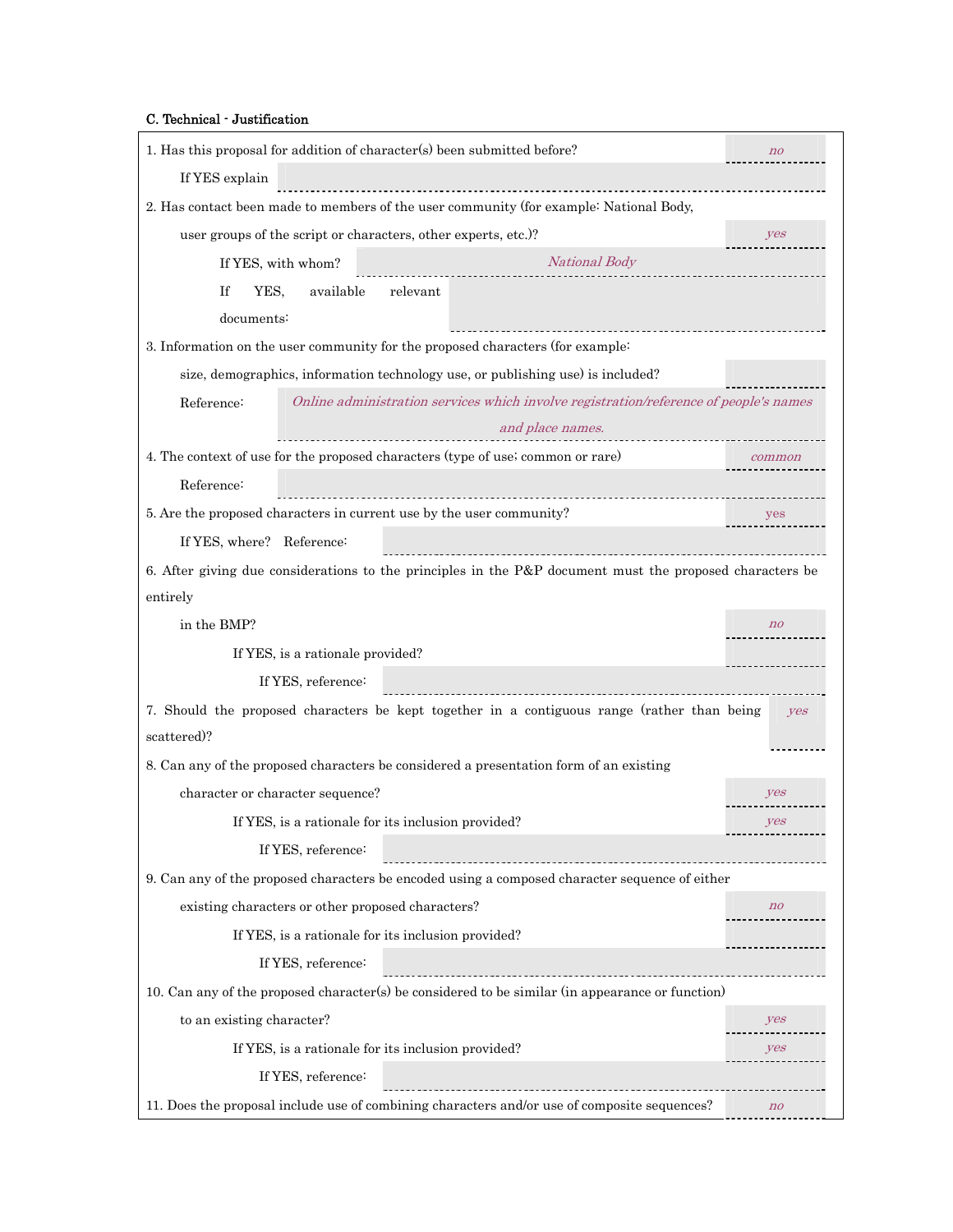| If YES, is a rationale for such use provided?                                           |                |
|-----------------------------------------------------------------------------------------|----------------|
| If YES, reference:                                                                      |                |
| Is a list of composite sequences and their corresponding glyph images (graphic symbols) |                |
| provided?                                                                               |                |
| If YES, reference:                                                                      |                |
| 12. Does the proposal contain characters with any special properties such as            |                |
| control function or similar semantics?                                                  | n <sub>o</sub> |
| If YES, describe in detail (include attachment if necessary)                            |                |
|                                                                                         |                |
|                                                                                         |                |
| 13. Does the proposal contain any Ideographic compatibility character(s)?               | yes            |
| If YES, is the equivalent corresponding unified ideographic character(s) identified?    | yes            |
| Will be attached (n3530-mapping.txt).<br>If YES, reference:                             |                |
|                                                                                         |                |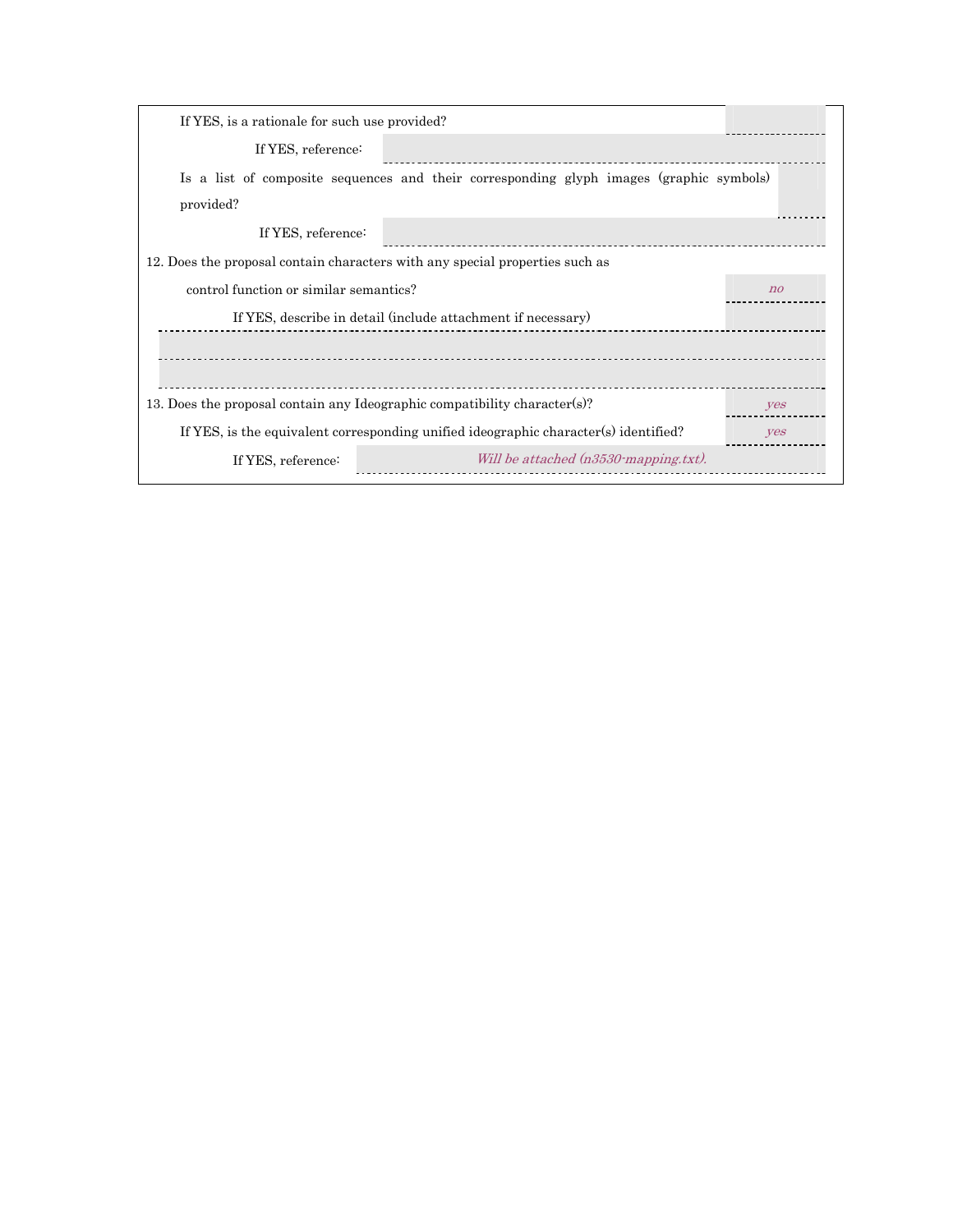| <b>ISO/IEC JTC 1/SC 2/WG 2</b>                                                                                                                                                                                                        |  |  |  |
|---------------------------------------------------------------------------------------------------------------------------------------------------------------------------------------------------------------------------------------|--|--|--|
| <b>PROPOSAL SUMMARY FORM TO ACCOMPANY SUBMISSIONS</b>                                                                                                                                                                                 |  |  |  |
| FOR ADDITIONS TO THE REPERTOIRE OF ISO/IEC 10646<br>Please fill all the sections A, B and C below.                                                                                                                                    |  |  |  |
| Please read Principles and Procedures Document (P & P) from http://www.dkuug.dk/JTC1/SC2/WG2/docs/principles.html for                                                                                                                 |  |  |  |
| guidelines and details before filling this form.                                                                                                                                                                                      |  |  |  |
| Please ensure you are using the latest Form from http://www.dkuug.dk/JTC1/SC2/WG2/docs/summaryform.html.<br>See also http://www.dkuug.dk/JTC1/SC2/WG2/docs/roadmaps.html for latest Roadmaps.                                         |  |  |  |
| A. Administrative                                                                                                                                                                                                                     |  |  |  |
| 1. Title:<br>Proposal to Add a Set of Compatibility Ideographs for Government Use                                                                                                                                                     |  |  |  |
|                                                                                                                                                                                                                                       |  |  |  |
| 2. Requester's name:<br>3. Requester type (Member body/Liaison/Individual contribution): Member body<br>3. Requester type (Member body/Liaison/Individual contribution): Member body                                                  |  |  |  |
| 4. Submission date:                                                                                                                                                                                                                   |  |  |  |
| $\begin{array}{c} \textcolor{blue}{\textbf{CctODer 10, 2008}} \\ \textcolor{blue}{\textbf{CctODer 10, 2008}} \end{array}$<br>5. Requester's reference (if applicable):                                                                |  |  |  |
| 6. Choose one of the following:                                                                                                                                                                                                       |  |  |  |
| This is a complete proposal:                                                                                                                                                                                                          |  |  |  |
| (or) More information will be provided later:<br>yes                                                                                                                                                                                  |  |  |  |
| <b>B. Technical - General</b>                                                                                                                                                                                                         |  |  |  |
| 1. Choose one of the following:                                                                                                                                                                                                       |  |  |  |
| a. This proposal is for a new script (set of characters):<br>Proposed name of script:                                                                                                                                                 |  |  |  |
| b. The proposal is for addition of character(s) to an existing block:<br>yes                                                                                                                                                          |  |  |  |
| Name of the existing block:<br>CJK Compatibility Ideographs                                                                                                                                                                           |  |  |  |
| 2,621<br>2. Number of characters in proposal:                                                                                                                                                                                         |  |  |  |
| 3. Proposed category (select one from below - see section 2.2 of P&P document):                                                                                                                                                       |  |  |  |
| A-Contemporary $X$ B.1-Specialized (small collection) B.2-Specialized (large collection)                                                                                                                                              |  |  |  |
| E-Minor extinct<br>C-Major extinct D-Attested extinct                                                                                                                                                                                 |  |  |  |
| F-Archaic Hieroglyphic or Ideographic<br>G-Obscure or questionable usage symbols                                                                                                                                                      |  |  |  |
| 4. Is a repertoire including character names provided?<br><b>Example 25 Yes</b>                                                                                                                                                       |  |  |  |
| a. If YES, are the names in accordance with the "character naming guidelines"                                                                                                                                                         |  |  |  |
| in Annex L of P&P document?<br>$\frac{y}{1}$                                                                                                                                                                                          |  |  |  |
| b. Are the character shapes attached in a legible form suitable for review?<br>yes                                                                                                                                                    |  |  |  |
| 5. Who will provide the appropriate computerized font (ordered preference: True Type, or PostScript format) for                                                                                                                       |  |  |  |
| publishing the standard?<br>If available now, identify source(s) for the font (include address, e-mail, ftp-site, etc.) and indicate the tools                                                                                        |  |  |  |
|                                                                                                                                                                                                                                       |  |  |  |
| used:                                                                                                                                                                                                                                 |  |  |  |
| 6. References:                                                                                                                                                                                                                        |  |  |  |
| a. Are references (to other character sets, dictionaries, descriptive texts etc.) provided?<br>b. Are published examples of use (such as samples from newspapers, magazines, or other sources)                                        |  |  |  |
| of proposed characters attached?<br>n <sub>o</sub><br>_________________________________                                                                                                                                               |  |  |  |
| 7. Special encoding issues:                                                                                                                                                                                                           |  |  |  |
| Does the proposal address other aspects of character data processing (if applicable) such as input,                                                                                                                                   |  |  |  |
| presentation, sorting, searching, indexing, transliteration etc. (if yes please enclose information)?<br>yes                                                                                                                          |  |  |  |
| CJK Compatibility Characters should be better handled by existing implementation on all aspects above as                                                                                                                              |  |  |  |
| long as normalization process is not involved.                                                                                                                                                                                        |  |  |  |
| 8. Additional Information:                                                                                                                                                                                                            |  |  |  |
| Submitters are invited to provide any additional information about Properties of the proposed Character(s) or Script                                                                                                                  |  |  |  |
| that will assist in correct understanding of and correct linguistic processing of the proposed character(s) or script.                                                                                                                |  |  |  |
| Examples of such properties are: Casing information, Numeric information, Currency information, Display behaviour                                                                                                                     |  |  |  |
| information such as line breaks, widths etc., Combining behaviour, Spacing behaviour, Directional behaviour, Default<br>Collation behaviour, relevance in Mark Up contexts, Compatibility equivalence and other Unicode normalization |  |  |  |
| related information. See the Unicode standard at http://www.unicode.org for such information on other scripts. Also                                                                                                                   |  |  |  |
| see http://www.unicode.org/Public/UNIDATA/UCD.html and associated Unicode Technical Reports for information                                                                                                                           |  |  |  |
| needed for consideration by the Unicode Technical Committee for inclusion in the Unicode Standard.                                                                                                                                    |  |  |  |

 TP 1 PT Form number: N3152-F (Original 1994-10-14; Revised 1995-01, 1995-04, 1996-04, 1996-08, 1999-03, 2001-05, 2001-09, 2003-11, 2005-01, 2005-09, 2005-10, 2007-03, 2008-05)